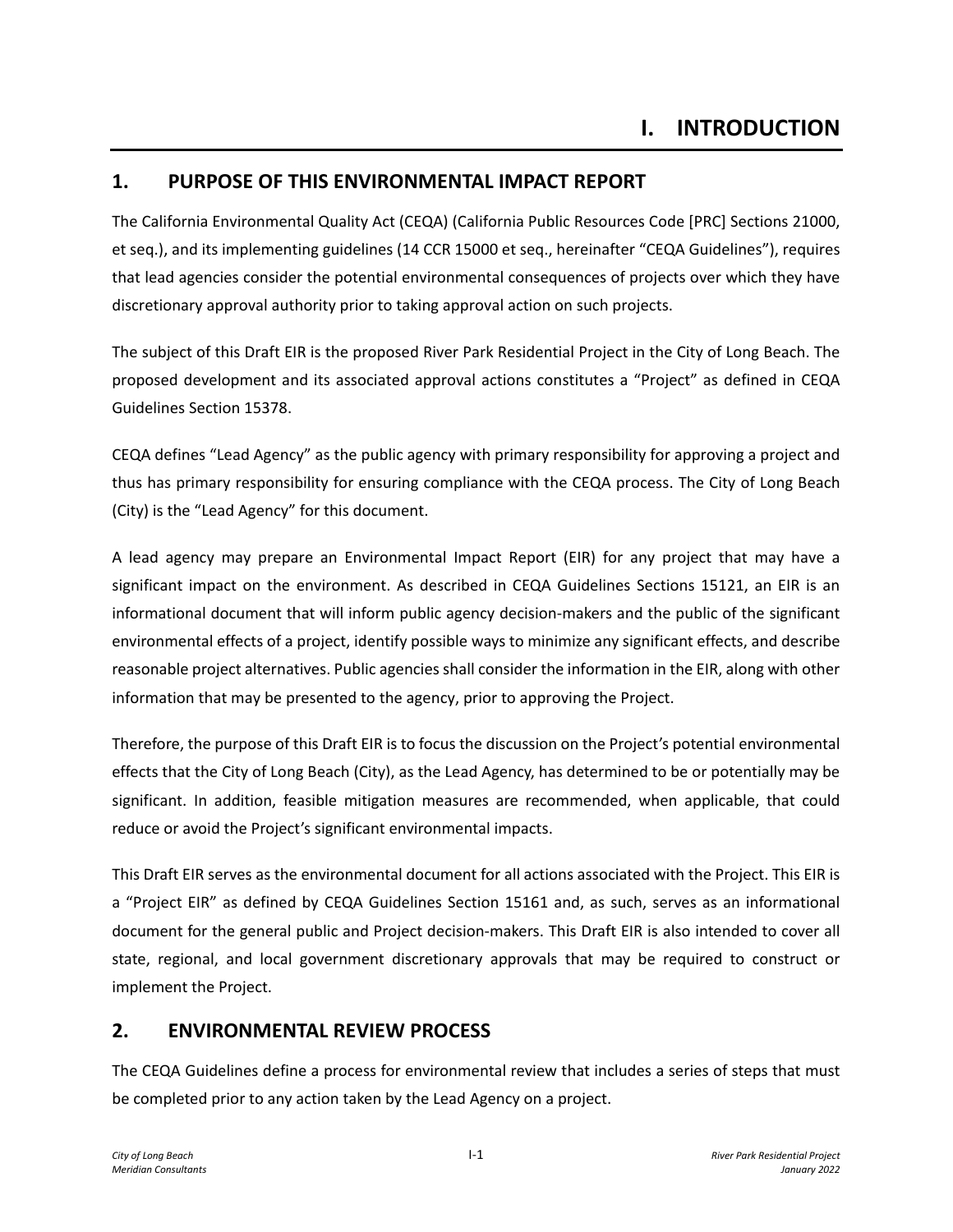## **Scoping Process**

An Initial Study was prepared for the proposed Project and released with a Notice of Preparation (NOP) for a 30-day public review period during February and March 2021. The Initial Study, NOP, and comment letters are included in **Appendix I** of this Draft EIR.

The City determined through the Initial Study that the proposed Project would result in less than significant impacts with respect to Aesthetics, Agriculture and Forestry, Energy, Land Use and Planning, Mineral Resources, Population and Housing, Public Services, Tribal Cultural Resources, Utilities, and Wildfire. These areas are not analyzed further in this Draft EIR except that, based on comment received during the scoping process, it was determined to including evaluation of Land Use and Planning in the Draft EIR. For a discussion of the environmental issues that were scoped out of this Draft EIR, refer to **Section 6.0: Other Environmental Issues.**

## **Review and Comment on the Draft Environmental Impact Report**

CEQA requires that the Lead Agency provide the public and agencies the opportunity to review and comment on the Draft EIR. This Draft EIR has been published and distributed for a 60-day review period starting January 18, 2022 and ending March 21, 2022. Copies of this Draft EIR have been sent to the State Clearinghouse, responsible agencies, other agencies that have commented on the NOP, and to all interested parties that have requested notice and copies of the Draft EIR.

The Draft EIR is also available for review at the following locations:

- City of Long Beach, Department of Development Services, Permit Center 411 W. Ocean Boulevard, 2<sup>nd</sup> floor Long Beach, CA 90802;
- Billie Jean King Main Library 200 W. Broadway Long Beach CA 90802; and
- Online at https://www.longbeach.gov/lbds/planning/environmental/reports/

Interested individuals, organizations, responsible agencies, and other agencies can provide written comments about the Draft EIR addressed to:

Amy Harbin, Planner Development Services Department City of Long Beach 411 W. Ocean Boulevard Long Beach, CA 90802

or by e-mail at LBDS-EIR-Comments@longbeach.gov